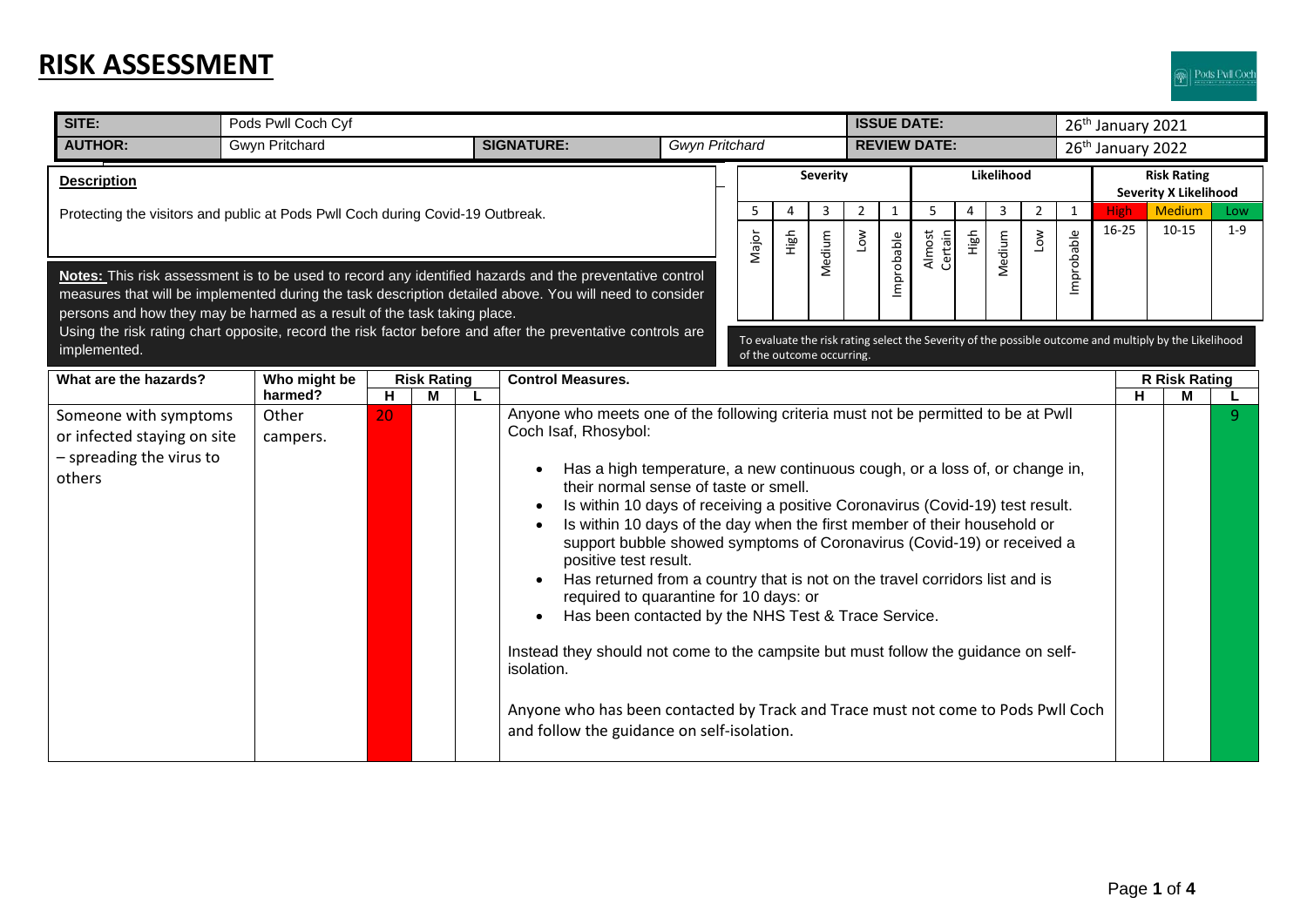|                                                                                      |                                                                                   |    | Where it has been confirmed that a person with Covid-19 has been in one of the Pods                                                                                                                                                                                                                                                                                                                                                                                                                                                                                                                                                                                                                |  |   |
|--------------------------------------------------------------------------------------|-----------------------------------------------------------------------------------|----|----------------------------------------------------------------------------------------------------------------------------------------------------------------------------------------------------------------------------------------------------------------------------------------------------------------------------------------------------------------------------------------------------------------------------------------------------------------------------------------------------------------------------------------------------------------------------------------------------------------------------------------------------------------------------------------------------|--|---|
|                                                                                      |                                                                                   |    |                                                                                                                                                                                                                                                                                                                                                                                                                                                                                                                                                                                                                                                                                                    |  |   |
|                                                                                      |                                                                                   |    | then a deep clean of the site and/or affected areas will be undertaken before the next                                                                                                                                                                                                                                                                                                                                                                                                                                                                                                                                                                                                             |  |   |
|                                                                                      |                                                                                   |    | accommodation break is commenced.                                                                                                                                                                                                                                                                                                                                                                                                                                                                                                                                                                                                                                                                  |  |   |
| Someone falling ill whilst<br>at Pods Pwll Coch<br>spreading the virus to<br>others. | Persons on<br>holiday and<br>all who come<br>in to contact<br>with the<br>person. | 20 | If persons staying at Pods Pwll Coch develops a high temperature, persistent<br>cough or a loss of, or change in, their normal sense of taste or smell while in<br>one of the Pods, they should:<br>Return home immediately<br>Avoid touching anything<br>Cough or sneeze into a tissue and put it in a bin, or if they do not have<br>tissues, cough and sneeze into the crook of their elbow.<br>Inform the management at Pods Pwll Coch Cyf<br>They must then follow the guidance on self-isolation and not return to work until their<br>period of self-isolation has been completed.                                                                                                          |  | 9 |
| Guests on site and coming<br>into contact with someone<br>with Covid-19              | Persons on<br>holiday and<br>all who come<br>in to contact<br>with the<br>person. | 16 | Visitors should be deterred from visiting Pods Pwll Coch, the accommodation should<br>be exclusive for the periods that have made the accommodation booking.<br>Pods Pwll Coch will consider:<br>Parking arrangements for additional cars and bicycles<br>Providing hand cleaning facilities in all Pods. This should be soap and water<br>wherever possible or hand sanitiser if water is not available                                                                                                                                                                                                                                                                                           |  | 9 |
| Booking In and Checking<br>Out. Contact with staff and<br>public.                    | Persons on<br>holiday and<br>all who come<br>in to contact<br>with the<br>person. | 16 | All "check-ins" can be done contactless and keys can be collected from key<br>$\bullet$<br>safes.<br>Payment will NOT be taken in cash<br>Payments can be made by bank transfer and car machine via Sum-UP Card<br>$\bullet$<br>Payment method to avoid close proximity to others.<br>Plan accommodation access and egress points to enable social distancing<br>$\bullet$<br>Allow plenty of space between people and accommodation units<br>$\bullet$<br>Use signage to ensure 2 metre distance is maintained between people and to<br>follow guidelines<br>Require all workers to wash their hands for 20 seconds using soap and water<br>when entering and leaving the accommodation site site |  | 9 |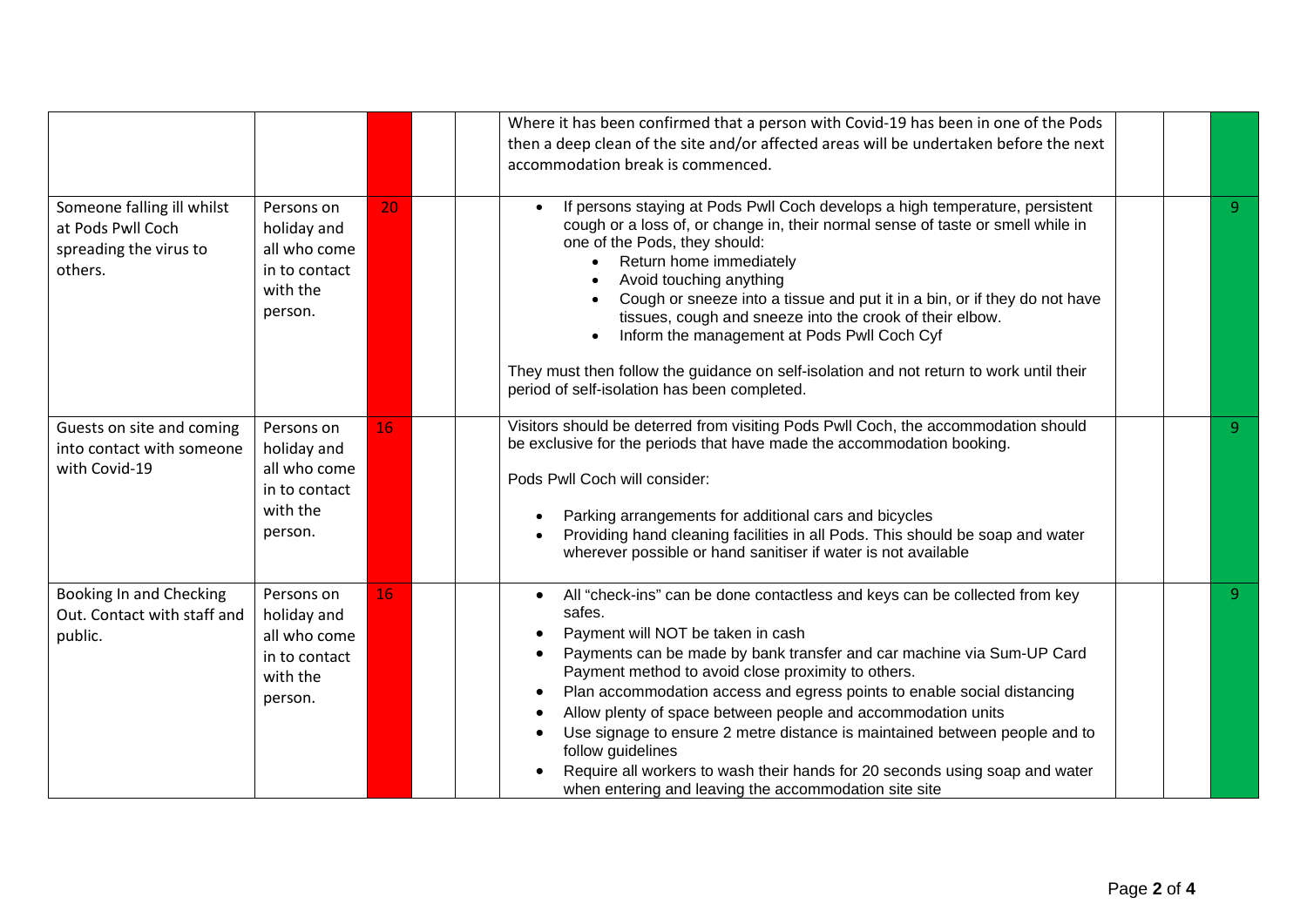|                                                                  |                                                                                   |    | Where loading and offloading arrangements at Pods Pwll Coch will allow it,<br>$\bullet$<br>drivers should remain in their vehicles. Where drivers are required to exit their<br>vehicle, they should wash or sanitise their hands before handling any materials                                                                                                                                                                                                                                                                                                                                                                                                                                                                                                                                                                               |  |    |
|------------------------------------------------------------------|-----------------------------------------------------------------------------------|----|-----------------------------------------------------------------------------------------------------------------------------------------------------------------------------------------------------------------------------------------------------------------------------------------------------------------------------------------------------------------------------------------------------------------------------------------------------------------------------------------------------------------------------------------------------------------------------------------------------------------------------------------------------------------------------------------------------------------------------------------------------------------------------------------------------------------------------------------------|--|----|
| Driving at Work                                                  | Passengers<br>and all who<br>come into<br>contact with<br>the person              | 16 | When travelling at work or between site locations (Rhosybol and Amlwch), workers<br>should travel alone. If workers have no option but to share a vehicle, then they should:<br>Share with the same individuals and with the minimum number of people at<br>any one time<br>Wherever possible maintain a distance of two metres and avoid touching their<br>faces<br>Maintain good ventilation (i.e. keeping the windows open) and face away from<br>each other during the journey<br>Wash their hands for 20 seconds using soap and water or hand sanitiser if<br>soap and water are not available before entering and after getting out of the<br>vehicle<br>Regularly clean the vehicle using gloves and standard cleaning products, with<br>particular emphasis on handles and other surfaces which may be touched<br>during the journey. |  | -9 |
| Inadequate cleaning<br>regimes - Spread of virus.                | Persons on<br>holiday and<br>all who come<br>in to contact<br>with the<br>person. | 20 | Enhanced cleaning procedures should be in place across the site, particularly in<br>communal areas and at touch points including:<br>Taps and washing facilities<br>Door handles and push plates<br>2.<br>Food preparation and eating surfaces<br>3.<br>Rubbish collection and storage points should be increased and emptied regularly<br>throughout and at the end of each day.                                                                                                                                                                                                                                                                                                                                                                                                                                                             |  | 9  |
| Providing First Aid - Cross<br>contamination/spread of<br>virus. | First<br>aider/casualt<br>v                                                       | 25 | When providing first aid:<br>If possible, remove the casualty to a location away from others or clear others<br>$\bullet$<br>from the area.<br>Wear appropriate gloves at all times.<br>Wear a mask and eye protection.<br>Wear a disposable apron where splashing is possible.<br>$\bullet$                                                                                                                                                                                                                                                                                                                                                                                                                                                                                                                                                  |  | 9  |